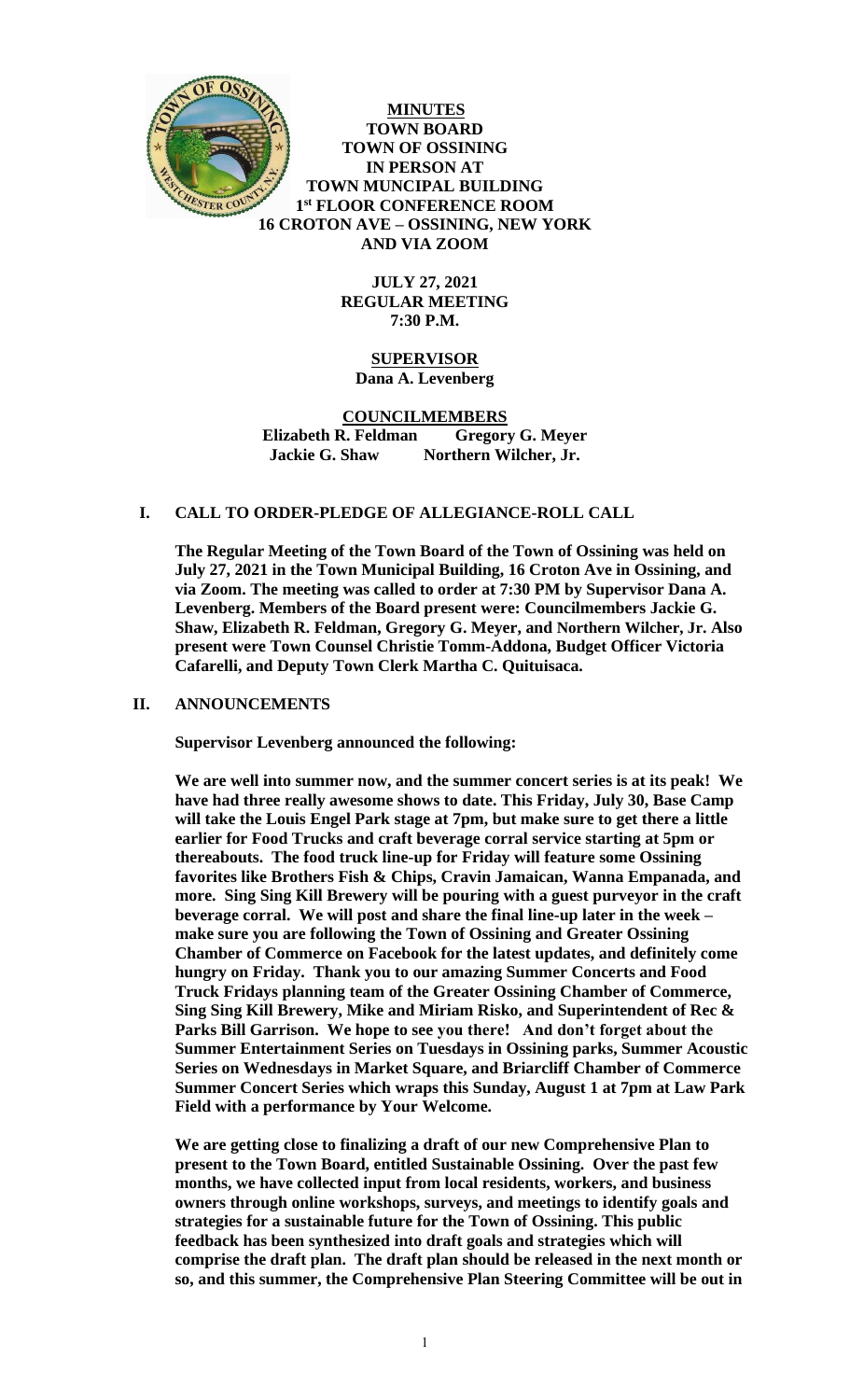**the community seeking additional community feedback in an effort to highlight some of the larger policies and ideas to be discussed in the draft plan. The Plan will continue to incorporate the input from this summer engagement into the final guide for the initiatives and policies for the Town to consider for further planning and development as defined in the Plan. The Steering Committee members will be using posters as an easy way to engage people in this conversation and to make sure people stay informed as to when the draft Comp Plan is released. So, if you see a Steering Committee member at an event this summer, like the Summer Concert Series, or maybe you saw someone at the St. Augustine's Fair? Or stationed at a local business, with engagement posters, please take a moment to say hi and respond to the activities. We are looking forward to sharing the final result with the community, so stay tuned!** 

**The Ossining Community Equity Task Force is hosting a virtual Lunch and Learn this Thursday, July 29 at 12noon. The Lunch and Learn will be a presentation and discussion on access to needed services provided by Open Door Family Medical Center and Home Run Against Drugs. Representatives from these two community organizations will be available to answer questions and provide valuable information on the services they provide and also how the pandemic illuminated gaps in access, and how they have stepped up to address those gaps. The Lunch and Learn will be streamed live on the Ossining Community Equity Task Force Facebook page, or you can join the Zoom webinar directly using the Webinar ID 815 9649 4623.** 

**Construction of an 873 kW community solar installation is under way at the parking lot of Maryknoll Fathers and Brothers. This is the first canopy and community solar project in Ossining, and will provide Ossining residents access to clean, renewable energy from the sun. Ossining residents, organizations, and businesses can sign up for this community solar program and "go solar" while receiving a 10 percent discount on their electricity bills. Sign up at ecogy.powermarket.io/project/maryknoll.html.** 

**The Youth Event Planning Task Force will begin meeting weekly tomorrow, July 28 at the Ossining Community Center. This program is open to middle and high school students and is a great opportunity for young people to become engaged in their community and earn service credit. Register on Community Pass, available on the Village of Ossining and Town of Ossining websites.** 

**This Saturday, July 31, ENU Builds will be hosting a day of family fun at Nelson Park from 11am to 4pm. There will be a balloon toss, basketball, dance, kickball, relay races, yoga, tug of war, and my favorite, elder Frisbee, plus much much more. You will not want to miss this!** 

**On Saturday, July 31 and Sunday, August 1, Westchester Collaborative Theater (WCT) returns to live, in-person performances with an outdoor production of Parking Lot Plays, six short new works from WCT's play development program. Each site-specific play integrates the environment into its story as the characters navigate the terrain of the parking lot while they tell their tales. I have the inside scoop on one of them, so from that alone, I can say it promises to be excellent. Grab your tickets at www.wctheater.org. Also, it's BYOC-bring your own chair!**

**Finally, I am sorry to have to report once again that COVID-19 cases are increasing rapidly locally here in Westchester County and across the country. Our best defense against an increase in cases is getting vaccinated. We need to get vaccination rates up in order to combat the spread of the virus, especially the more contagious Delta variant. All three approved vaccines have proven to be very effective against infection, and although breakthrough cases have been concerning, most importantly the vaccines are extremely effective in preventing severe illness, hospitalization, and death. If you have not gotten vaccinated, please do. It has never been easier to obtain a vaccine, most local pharmacies offer walk-in appointments. You can also visit www.vaxupwestchester.org for**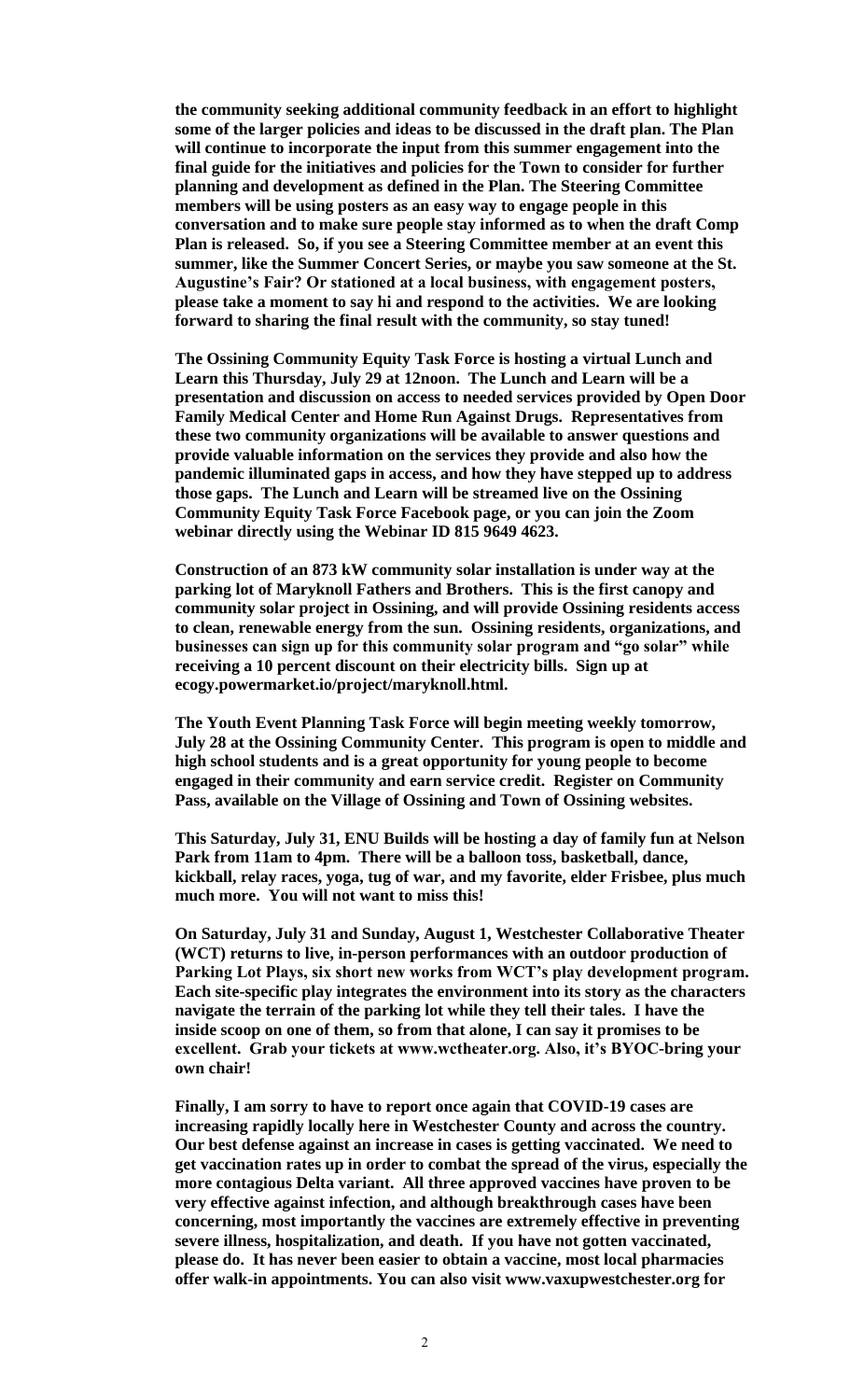**vaccine pop-ups scheduled throughout the County. Vax Up Westchester is a great resource for information about the vaccine, too, if you have questions or concerns. These vaccines really do truly save lives – 97% of COVID-19 patients in hospitals are unvaccinated. Do it for your friends, family, colleagues, and neighbors, and please, do it soon.** 

**For younger folks who may not yet be eligible to receive the COVID-19 vaccine, it is equally important that they receive the several other vaccines that are required for a child to enter school. The Westchester County Department of Health is offering Back-to-School immunizations every Friday at their 134 Court Street clinic in White Plains and 20 S. Broadway, 2nd Floor clinic in Yonkers. Appointments are available from 10am to 1pm Fridays through August 27 in White Plains and Mondays and Thursdays from 4pm to 7pm through August 30. Call (914) 995-5800 to find out if you qualify and make an appointment. COVID-19 vaccines are available for walk-ins at these clinics during these times as well, no appointment necessary.**

## **III. LIAISON REPORTS**

**IV. PRESENTATION – 2020 Audit, Robert Daniele, PFK O'Connor Davies, LLC.**

**Robert A. Daniel from PKF O'Connor Davies presented a PowerPoint presentation on the Town of Ossining's 2020 Audit. A copy of the PowerPoint can be found online at the Town of Ossining webpage.** 

## **V. DEPARTMENTAL REPORT**

**The Town Comptroller Dale Brennan provide the Town Board with an update of the fiscal status of the Town. There are certain revenue areas, like park and tax, where the Town is doing financially well. Other areas have been impacted by the COVID-19 pandemic. A review of the 2021 budget so far, however, revealed that all departments are doing well in regards to their budgets. There are no budget lines for concern as of July.** 

## **VI. PUBLIC COMMENT ON AGENDA ITEMS**

## **VII. BOARD RESOLUTIONS**

## **A. Approval of Minutes—Regular Meeting – July 13, 2021**

**Councilmember Feldman moved and it was seconded by Councilmember Shaw that the following resolution be approved.** 

**Resolved, that the Town Board of the Town of Ossining hereby approves the July 13, 2021 minutes of the Regular Meeting as presented.**

**Motion: Carried**

## **B. Approval of Voucher Detail Report**

**Councilmember Wilcher moved and it was seconded by Councilmember Shaw that the following resolution be approved.** 

**Resolved, that the Town Board of the Town of Ossining hereby approves the Voucher Detail Report dated July 27, 2021 in the amount of \$290,090.02.**

**Motion: Carried**

## **C. Contract – Title III-B Transportation Services Contract, PY 2021**

**Councilmember Shaw moved and it was seconded by Councilmember Feldman that the following resolution be approved.**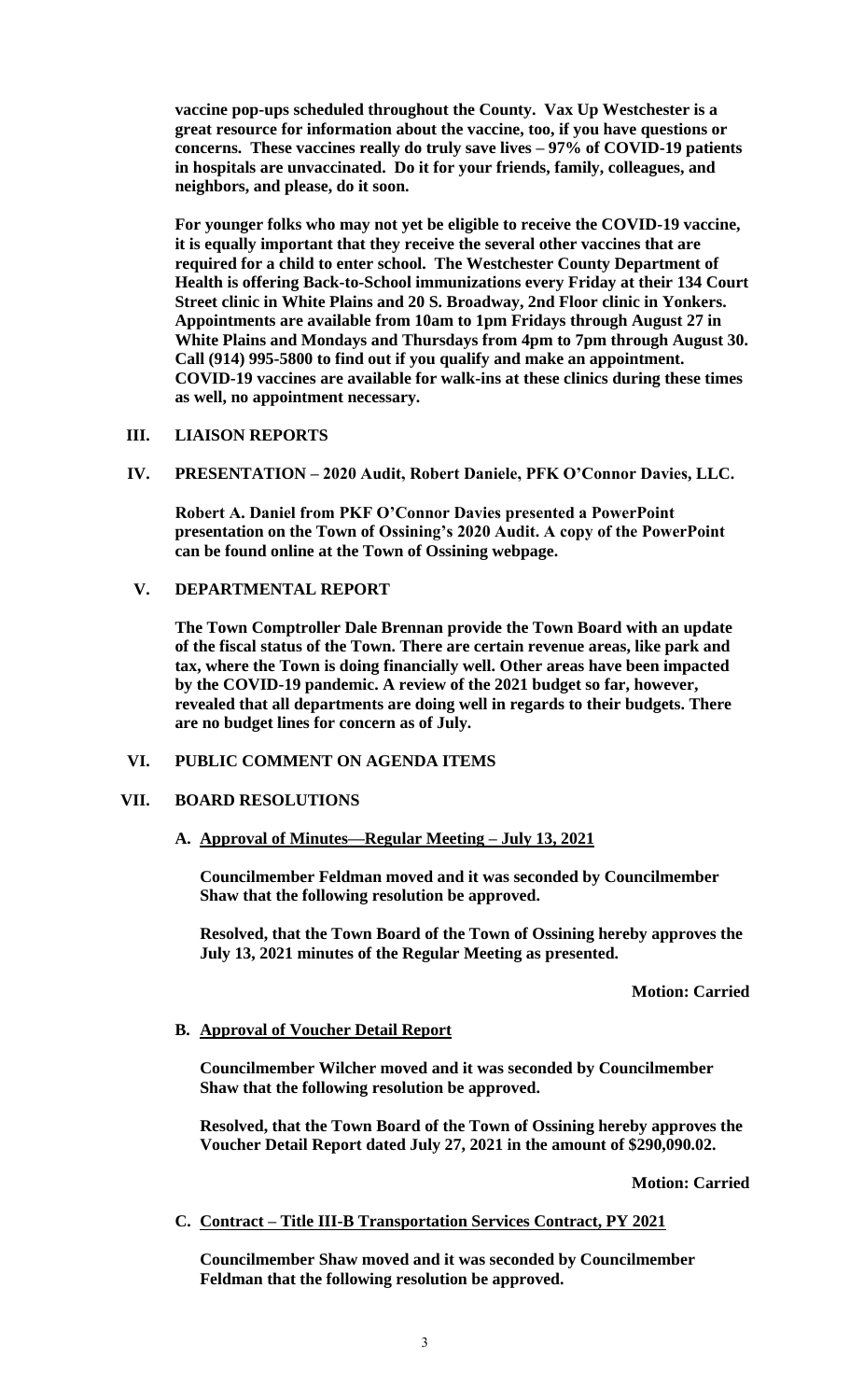**Resolved, that the Town Board of the Town of Ossining authorizes the Supervisor to sign an agreement with the Westchester County Department of Senior Programs and Services for the purposes of receiving \$9,974 in grant funding under the Title III-B Transportation Services program for program year commencing December 1, 2021 and ending January 31, 2021, with the Town providing \$6,931 in matching funds.** 

**Supervisor Levenberg said the following: This resolution, and the resolution following, are for grants for the Senior Nutrition Program which are administered through the Westchester County Department of Senior Programs and Services. Thank you to our Site Manager, Lynn Muller, for navigating these complicated contracts and getting us our grant funding!**

**Motion: Carried**

## **D. Contract – Title III-C/NSIP Nutrition Services Contract, PY 2021**

**Councilmember Wilcher moved and it was seconded by Councilmember Shaw that the following resolution be approved as amended.**

**Resolved, that the Town Board of the Town of Ossining authorizes the Supervisor to sign an agreement with the Westchester County Department of Senior Programs and Services for the purposes of receiving grant funding under the Title III-C1/III-C2 and Nutrition Services Incentive Program (NSIP) for program year commencing January 1, 2021 and ending December 31, 2021 for the III-C programs and program year commencing October 1, 2020 and ending September 30, 2021 for NSIP, for the following grant and match amounts:**

| <b>Program</b>               | <b>Federal Funds</b> | <b>Contractor Match</b> |
|------------------------------|----------------------|-------------------------|
| $III-C-1$                    | \$49,038             | \$16,346                |
| <b>Estimated III-C1 NSIP</b> | \$11,340             | N/A                     |
| $III-C-2$                    | \$20,041             | \$6,681                 |
| <b>Estimated III-C2 NSIP</b> | \$4,364              | N/A                     |

**Motion: Carried**

#### **E. Resolution of Support – Ryder Park Improvements Grant**

**Councilmember Feldman moved and it was seconded by Councilmember Shaw that the following resolution be approved.** 

**Whereas, the Town of Ossining owns parkland at 43B Morningside Drive, known as Ryder Memorial Park; and** 

**Whereas, Ryder Park contains many recreational assets that are beneficial to the community, including baseball fields, tennis courts, fitness and passive walking trails and the Town wishes to implement improvements to the many recreational amenities at Ryder Park, while also addressing and mitigating concerns relating to drainage and wetlands; and**

**Whereas, these improvements require preliminary engineering and the development of final design and construction documents for bid in order to achieve implementation; and**

**Whereas, funding is currently available through the Office of Parks, Recreation, and Historic Preservation's Environmental Protection Fund Grants Program for Parks to support project planning for parks improvements, including the improvements the Town wishes to complete at Ryder Park; now therefore be it**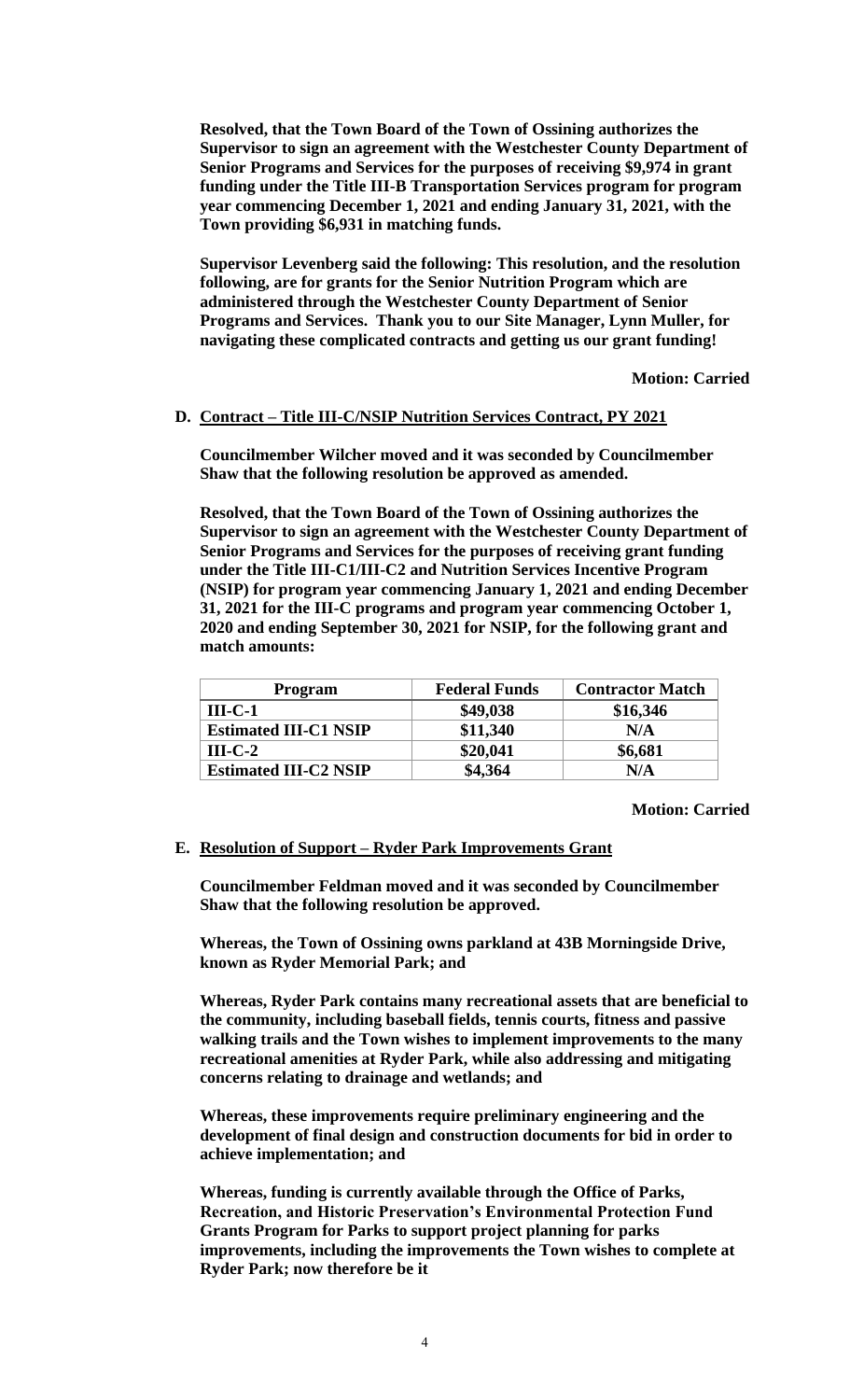**Resolved, that the Town Board of the Town of Ossining supports submitting a grant application to the Environmental Protection Fund Grants Programs for Parks to complete preliminary engineering and the development of final design and construction documents for bid for improvements to Ryder Park. Supervisor Levenberg said the following: The July 30 deadline for Consolidated Funding Applications is looming, and this resolution will serve to illustrate the Board's support for the application being submitted for a plan for improvements to Ryder Park. We are hopeful that the NYS Parks Dept will look favorably upon our application, and this funding will assist us to better plan for improvements to Ryder Park, while being sensitive to the drainage and wetlands issues that impact many of the recreational assets throughout the park.**

**Motion: Carried**

## **F. Proposal – M. Conte Consulting**

**Councilmember Shaw moved and it was seconded by Councilmember Wilcher that the following resolution be approved.** 

**Resolved, that the Town Board of the Town of Ossining approves the proposal dated July 15, 2021 from M. Conte Consulting, Agoura Hills, CA 91301 for communication services through June 30, 2022 at fee not to exceed \$5,000.** 

**Supervisor Levenberg said the following: We are excited to be once again bringing Michael Conte on board to assist with communications. Michael has worked with the Town in the past, and is a valued asset for the Ossining Schools. We know he will do good work on behalf of the Town as well.**

**Motion: Carried**

#### **G. Contract – Millennium Strategies, LLC.**

**Councilmember Feldman moved and it was seconded by Councilmember Shaw that the following resolution be approved.** 

**Resolved, that the Town Board of the Town of Ossining authorizes the Supervisor to sign a service agreement with Millennium Strategies, LLC., White Plains, NY 10601 for grant writing services with a monthly retainer of \$3,000, for a 12-month term commencing August 1, 2021.** 

**Supervisor Levenberg said the following: Millennium Strategies is a wellrespected company here in Westchester County, and has assisted many of our municipal neighbors in securing millions of dollars in grant funding and they have great references. We have been successful with grant applications in the past, but by bringing Millennium Strategies on board, we will be taking our grant prospects to the next level.**

**Motion: Carried**

#### **H. Acceptance of Tree Bank Special Purpose Fund Payment – Club Fit**

**Councilmember Feldman moved and it was seconded by Councilmember Shaw that the following resolution be approved.** 

**WHEREAS, Club Fit obtained site plan approval from the Planning Board; and**

**WHEREAS, in connection with said approval, Club Fit was required to make a payment to the Town's tree bank fund for mitigation of tree removal in accordance with Town Code §183-12(G); and**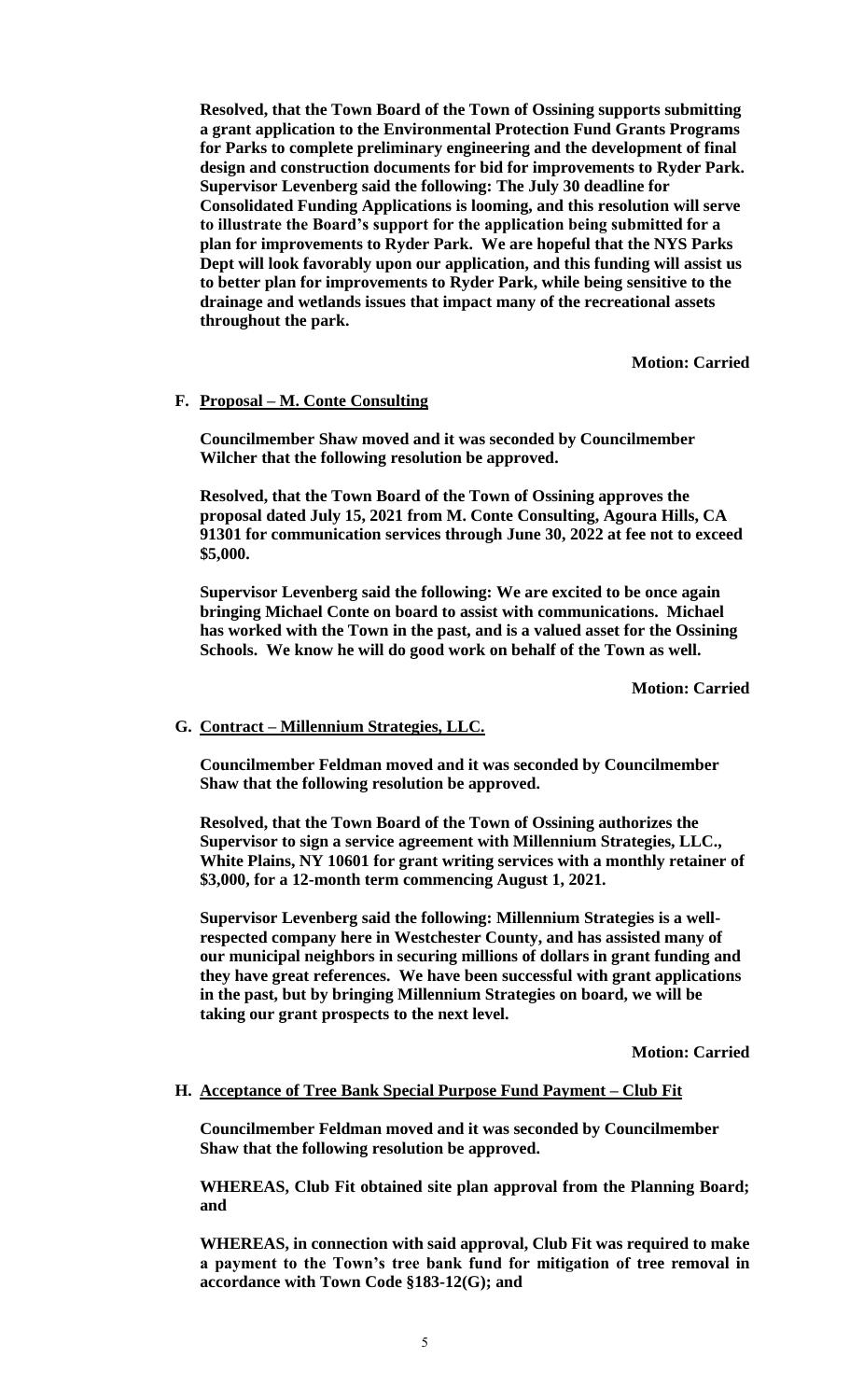## **NOW THEREFORE,**

**BE IT RESOLVED, the Town Board hereby accepts the Club Fit's payment to the Tree Bank Special Purpose Fund in the amount of \$3,135.**

**Supervisor Levenberg said the following: Club Fit recently received site plan approval for a project to install roof- and ground-mounted solar panels, making our local fitness club more "green." The project will result in the removal of 17 trees from the site, and Club Fit has agreed to pay into the Tree Bank Fund to offset the impact of the tree removal. These funds will go towards tree planting elsewhere in the Town, mitigating these impacts.**

**Motion: Carried**

## **I. Calling for a Public Hearing in the matter of a Local Law to amend Chapter 136 of the Town Code regarding temporary outdoor dining permits**

**Councilmember Wilcher moved and it was seconded by Councilmember Shaw that the following resolution be approved.** 

**Resolved, that the Town Board of the Town of Ossining hereby calls for a Public Hearing to be held on Tuesday, August 10, 2021 at 7:30 p.m. in the First Floor Boardroom at the Ossining Municipal Building, 16 Croton Avenue, Ossining, NY 10562 and via Zoom videoconferencing (which information will be available at [www.townofossining.com\)](http://www.townofossining.com/), in the matter of a Local Law to amend Chapter 136 of the Town Code regarding temporary outdoor dining permits.**

**Supervisor Levenberg said the following: Last year, the Town Board adopted a local law to allow for temporary permits for restaurants to accommodate outdoor dining. This local law was intended to be a temporary solution for our restaurants hamstrung by COVID-19 restrictions, and although restrictions have eased, it is clear that most customers are still more comfortable eating outdoors and the pandemic is not exactly over yet. In fact, Governor Cuomo signed into law a year-long extension to the provisions in State law that allow for outdoor dining. In light of this change on the State level, the Board has expressed interest in considering a similar extension to our local law regarding this issue. This resolution sets the public hearing on this local law for our next legislative session.**

**Motion: Carried**

#### **J. Finance – Audit – Town of Ossining 2020**

**Councilmember Feldman moved and it was seconded by Councilmember Shaw that the following resolution be approved.** 

**Resolved, that the Town Board of the Town of Ossining hereby acknowledges that in accordance with Section 35 of the General Municipal Law, the 2020 Audit of the Town of Ossining Financial Statements and Supplementary Information has been distributed to and reviewed by the Town Board and said report shall be on file with the Office of the Town Clerk.** 

**Supervisor Levenberg said the following: Thank you again to the team from PFK O'Connor Davies for their work on our 2020 audit, we are happy to be in good financial shape once again. And extra special thanks to Comptroller Dale Brennan and Deputy Comptroller Liz Naccari for shepherding us through this year's audit and beyond-- it is no small task.**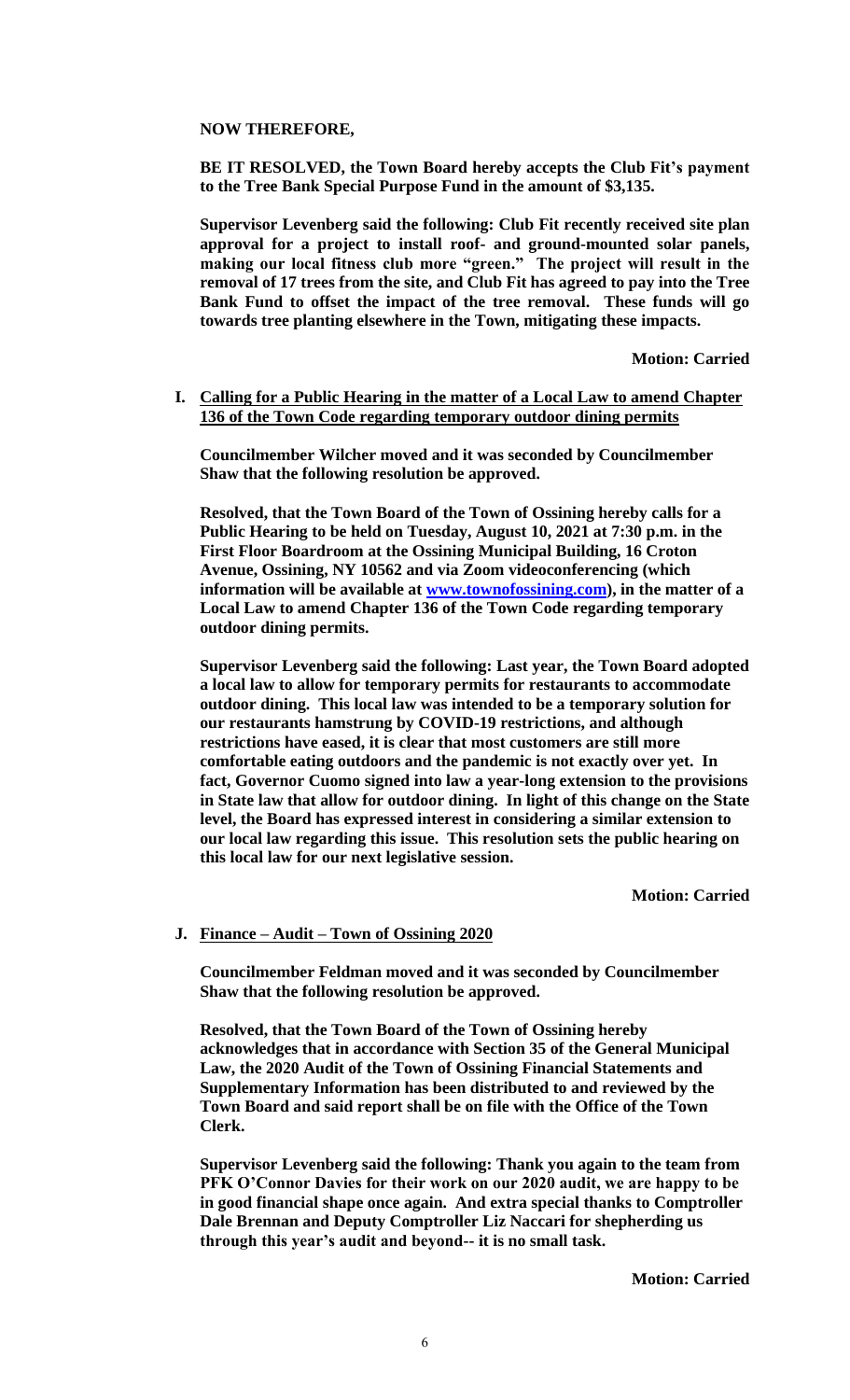#### **K. TAX CERTIORARI - Trump National Golf Club LLC vs. Town of Ossining**

**Councilmember Feldman moved and it was seconded by Councilmember Shaw that the following resolution be approved.** 

**WHEREAS, proceedings pursuant to Article 7 of the Real Property Tax Law of the State of New York were instituted by Trump National Golf Club LLC against The Town of Ossining, New York to review the tax assessments made on Petitioner's property located at 100 Shadow Tree Lane, Village of Briarcliff Manor, New York 10510 in The Town of Ossining, N.Y., and designated on the tax assessment map of The Town of Ossining as Section 98.14, Block 1, Lot 1 for Tax Assessment Years 2015-2020; which proceedings are now pending in the Supreme Court of the State of New York, County of Westchester, under Index Nos. 67432/15; 64512/16; 66135/17; 66047/18; 65595/19; and 61498/20; and** 

**WHEREAS, the above Petitioner has agreed to a compromise and settlement of such proceedings, subject to the approval of the Town Board, correcting and reducing the assessed valuation of its real property and improvements, as follows:**

**100 Shadow Tree Lane, Village of Briarcliff Manor, N.Y. 10510** 

**Section 98.14, Block 1, Lot 1**

| <b>Assessment</b> | Tax ID No.      | <b>Original Assessed</b> | <b>Reduction</b> | <b>Final Assessed</b> |
|-------------------|-----------------|--------------------------|------------------|-----------------------|
| Year              |                 | <b>Value</b>             |                  | <b>Value</b>          |
| 2015              | $98.14 - 1 - 1$ | \$808,000                | \$186,500        | \$621,500             |
| 2016              | 98.14-1-1       | \$15,124,300             | \$4,124,300      | \$11,000,000          |
| 2017              | 98.14-1-1       | \$15,124,300             | \$4,874,300      | \$10,250,000          |
| 2018              | 98.14-1-1       | \$15,759,800             | \$5,509,800      | \$10,250,000          |
| 2019              | 98.14-1-1       | \$15,759,800             | \$5,509,800      | \$10,250,000          |
| 2020              | 98.14-1-1       | \$13,700,000             | \$3,950,000      | \$9,750,000           |

**And that the assessment on the subject property for the 2021 Assessment Year shall be \$9,500,000, and** 

**WHEREAS, any and all refunds necessitated by said settlement will be made without interest; and** 

**WHEREAS, the Town Board, upon the recommendation of the Assessor, concurred by The Counsel to The Town, finds the proposed settlement appropriate and in the best interest of the Town of Ossining; now therefore it is**

**RESOLVED, that settlement of the proceedings, on the terms set forth herein, is hereby accepted and approved, subject to the approval of the Supreme Court, Westchester County, wherein such proceedings are pending; and it is further**

**RESOLVED, that The Counsel to The Town is hereby authorized and directed to procure and execute any documents necessary to effectuate such settlement; and it is further**

**RESOLVED, subject to the approval of the Supreme Court, Westchester County, that the Assessor is authorized and directed to make the changes and corrections to the individual unit assessment on the tax assessment roll of the Town of Ossining, which will be ordered pursuant to the Consent Judgment to be entered in accordance with the terms of this settlement, and the Receiver of Taxes is authorized and directed to process and pay the**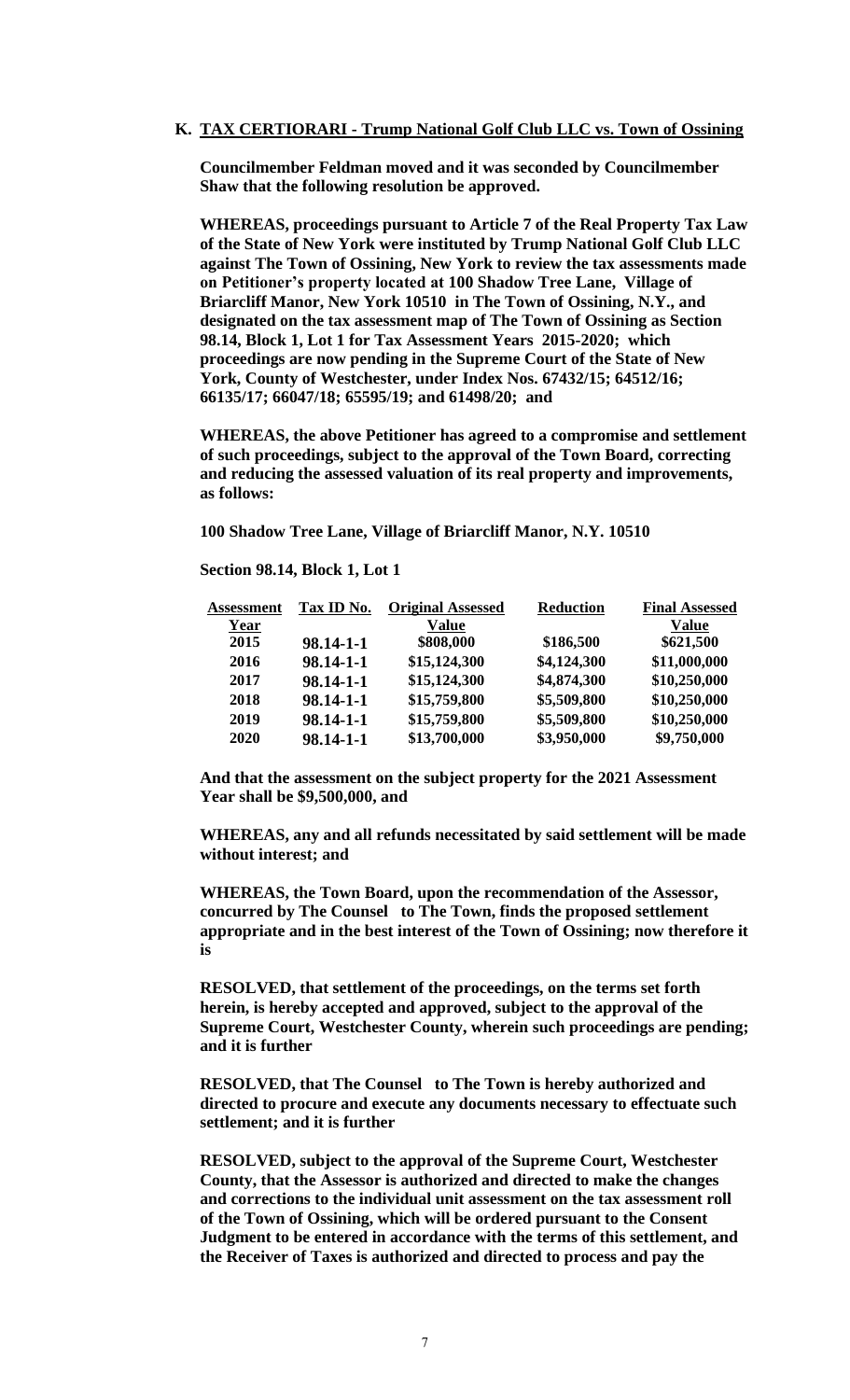**refund of Town of Ossining taxes estimated to be \$ 20,444.74, which will be ordered pursuant to said Consent Judgment.** 

**Supervisor Levenberg said the following: We know a lot of eyes have been on this case since it started, and this resolution tonight is to approve the settlement that has been reached by our respective attorneys and has already been approved by the Briarcliff School District. The Town used an independent appraiser and outside legal counsel with expertise in tax certioraris to advise and represent the Town in this proceeding. Both of these firms, along with the Town's Assessor, recommend that the Town Board approve this settlement as they believe it is the prudent and fiscally responsible course for the Town. The Town Board has a fiduciary duty to the Town, and we believe this settlement is in the best interest of the Town's taxpayers for several reasons, including it avoids what would be a lengthy and costly litigation as well as the possibility that the Town would not prevail in the litigation, in which case the Town would end up worse off in both the short- and long-term. Also, although both sides "gave back" during the negotiation, the settlement values are closer to those presented by the Town than the Golf Club. Thank you to our Special Counsel Steve Dewey and Assessor Fernando Gonzalez for assisting us in navigating this complicated issue, and we feel this decision is in the best interest of the Town and its residents and businesses.** 

**Motion: Carried**

**L. Resolution of Support and Affirming Partnership – Local Government Efficiency Program Grant (amended from July 13, 2021 Agenda)**

**Councilmember Feldman moved and it was seconded by Councilmember Shaw that the following resolution be approved.** 

**Whereas, the Village of Ossining has informed the Town of Ossining that the Village intends on submitting a grant application to the New York State Department of State's Local Government Efficiency Program to request funding to study the consolidation of firehouses in the Ossining Fire Department; and**

**Whereas, the potential outcome of the study would provide for improved facilities for the community's emergency responders, and would at the same time decrease long-term capital and operational costs for Ossining taxpayers; and** 

**Whereas, via an inter-municipal agreement, a majority of the Unincorporated Town of Ossining receives fire protection from the Ossining Fire Department, so the Town and its taxpayers stands to benefit from the potential cost-savings and increased efficiencies that would be identified in the firehouse consolidation study; now therefore be it**

**Resolved, that the Town Board of the Town of Ossining expresses its support of the Village of Ossining's application to the Local Government Efficiency Program and affirms its intent to serve as a partner in the grant application, committing a portion of the requisite matching funds from the Town towards the project; and be it further**

**Resolved, that the Town Supervisor is authorized to sign a letter of support for the Village of Ossining's grant application and execute any necessary documents to satisfy the grant program requirements.**

**Motion: Carried**

#### **VIII. CORRESPONDENCE TO BE RECEIVED AND FILED**